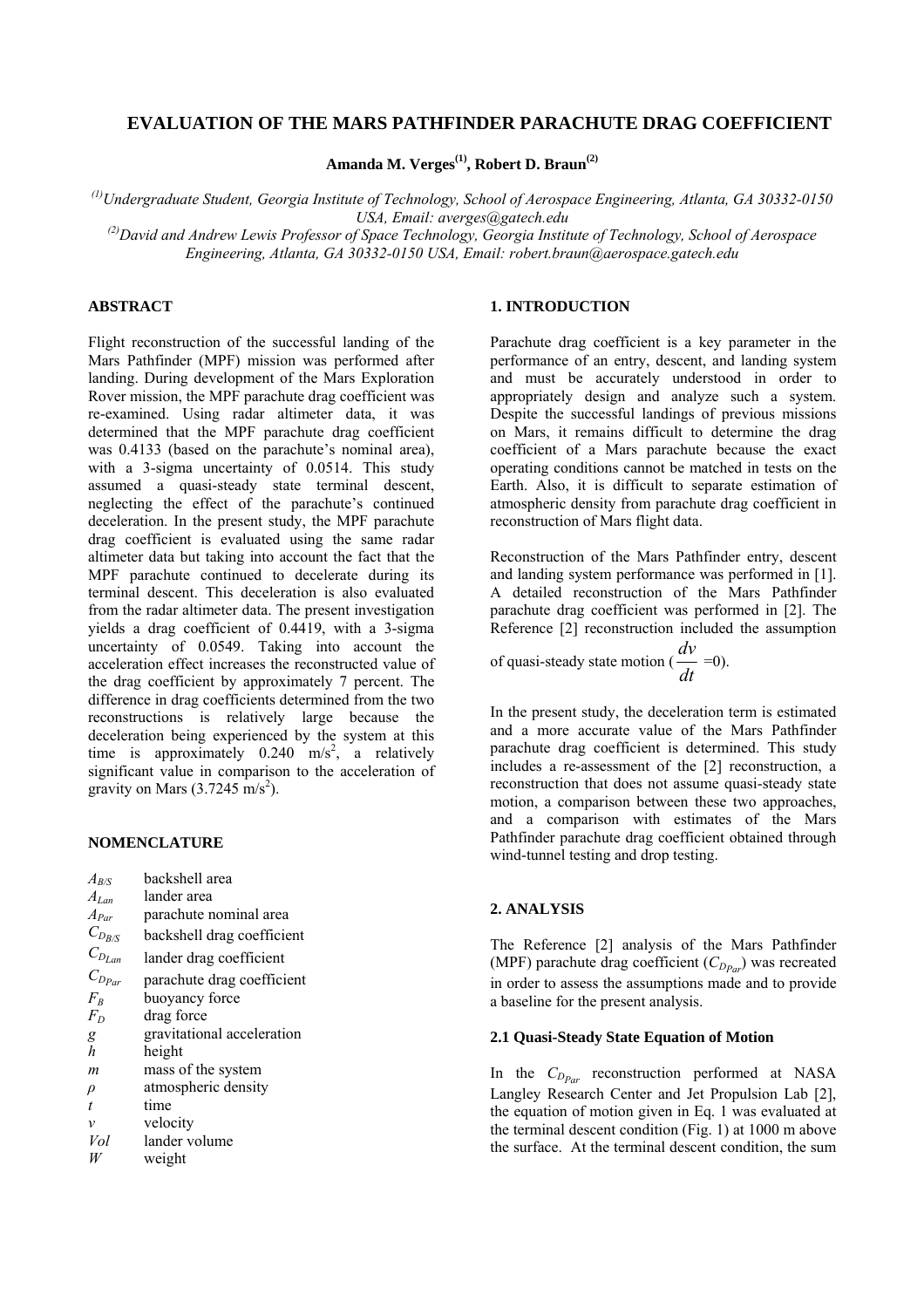of the vehicle drag force and the buoyancy force were assumed to be equal to the weight of the vehicle (i.e., the acceleration term given in Eq. 2 was assumed to be zero). Additional implicit assumptions in the [2] analysis include vertical descent and flight of a nongliding parachute.

$$
F_D + F_B - W = m \frac{d^2 h}{dt^2} = 0
$$
 (1)



Fig. 1. Terminal descent configuration

$$
a = -\frac{dv}{dt} = \frac{d^2h}{dt^2}
$$
  

$$
v = -\frac{dh}{dt}
$$
 (2)

The terms in Eq. 1 are further defined for the drag force (Eq. 3), the buoyancy force (Eq. 4), and the vehicle weight (Eq. 5).

$$
F_D = \frac{1}{2} \rho v^2 (C_{D_{Par}} A_{Par} + C_{D_{B/S}} A_{B/S} - 1)
$$
  
+  $C_{D_{Lan}} A_{Lan}$  (3)

$$
F_B = \rho g Vol \tag{4}
$$

$$
W = mg \tag{5}
$$

Rearrangement of Eq. 1 and substitution from Eqs. 3-5 yields an equation for  $C_{D_{Par}}$  as shown in Eq. 6 under assumption of quasi-steady state motion.

$$
C_{D_{Par}} = \frac{2(mg - \rho g Vol)}{(\rho v^2 A_{Par})}
$$
  
- 
$$
\frac{C_{D_{B/S}} A_{B/S} + C_{D_{Lan}} A_{Lan}}{A_{Par}}
$$
 (6)

#### **2.2 Input Variables**

To solve Eq. 6, knowledge of numerous vehicle and environmental parameters must be estimated. Some of these parameter were measured for the MPF system and are known precisely; whereas, others can only be estimated and considerably uncertainty remains. As such, a deterministic reconstruction of the MPF drag coefficient can not be obtained; however, a statistical distribution of the reconstructed MPF drag coefficient can be estimated. The best estimate of these parameters and their uncertainty is described in [2], and will not be repeated herein. In this investigation, the same best estimate and uncertainty in these parameters is assumed. The parameters, mean values, distribution type, and uncertainty range are listed in Table 1 for completeness.

Table 1. The input variables for the  $C_{D_n}$ 

| <b>Parameter</b>           | Mean   | <b>Distribution</b> | 1 u<br><b>Uncertainty</b><br>Range |
|----------------------------|--------|---------------------|------------------------------------|
| m, kg                      | 520.9  |                     |                                    |
| $g$ , m/s <sup>2</sup>     | 3.7245 |                     |                                    |
| $A_{B/S}$ , m <sup>2</sup> | 5.39   |                     |                                    |
| $A_{Lan}$ , m <sup>2</sup> | 1.76   |                     |                                    |
| $A_{Par}$ , m <sup>2</sup> | 127.6  | Gaussian            | $5\%$ (3- $\sigma$ )               |
| $Vol, m^3$                 | 135    | Uniform             | 20%                                |
| $C_{DB/S}$                 | 1.33   | Uniform             | $5\%$                              |
| $C_{DI,m}$                 | 1.072  | Uniform             | 5%                                 |
| Temp., K                   | 221    | Uniform             | 9                                  |
| <i>S. Press.</i> , mbar    | 6.76   | Uniform             | 0.15                               |
| v, m/s                     | 65.5   | Gaussian            | $1.8(3-\sigma)$                    |

### **2.3 Quasi-Steady State Estimation of MPF Drag Coefficient**

Using the specified distributions for each parameter, a Monte Carlo analysis of 1000 random samples was conducted to determine the mean and standard deviation of  $C_{D_{P,ar}}$ . This Monte Carlo analysis agrees quite well with [2] result, as shown in Table 2. The distribution of  $C_{D_{Par}}$  values for the Monte Carlo analysis is shown in Figure 2.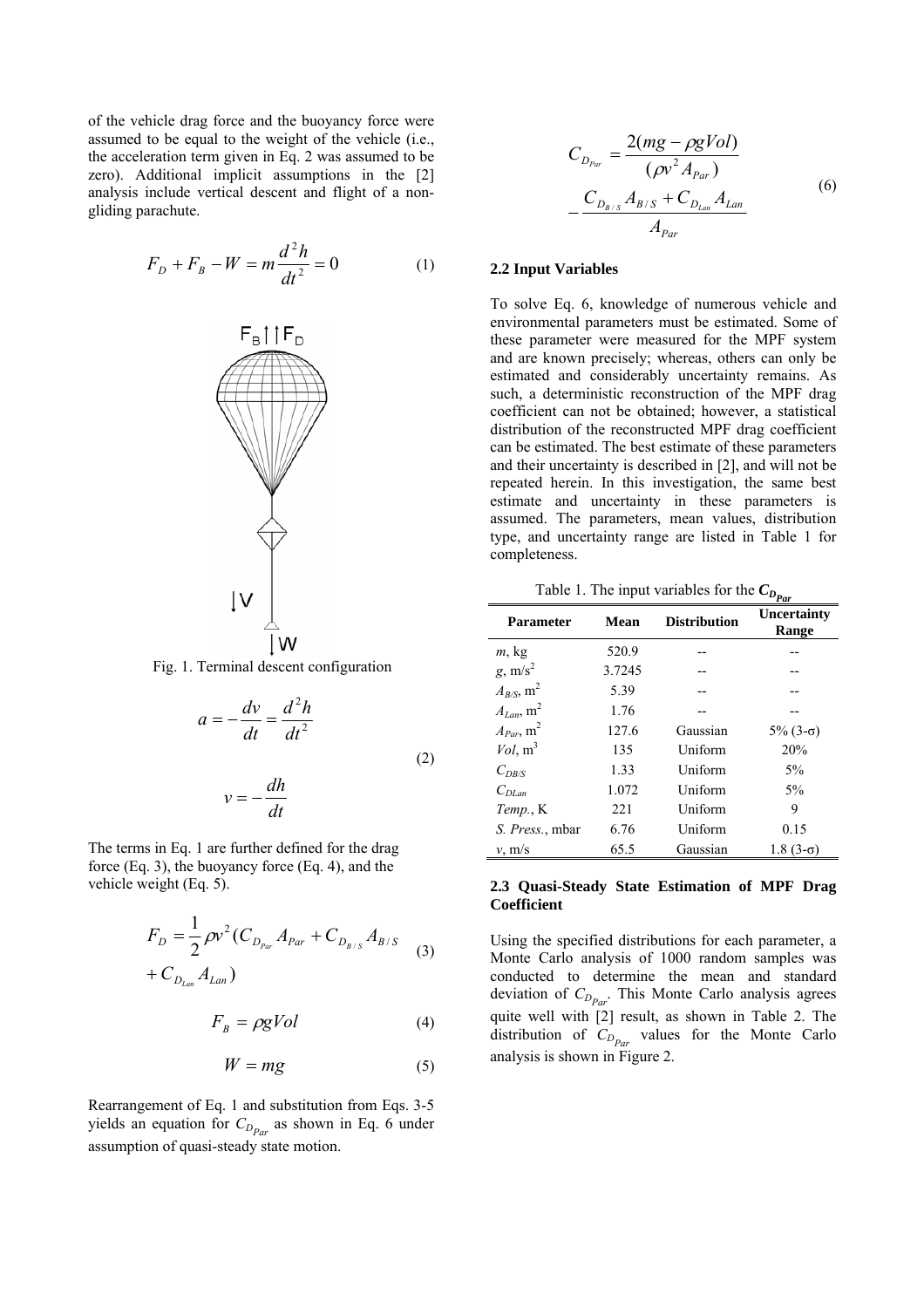| Current Quasi-Steady State Monte Carlo Analyses |                                                          |                                                                 |                                    |  |
|-------------------------------------------------|----------------------------------------------------------|-----------------------------------------------------------------|------------------------------------|--|
| Value                                           | Original<br><b>Quasi-Steady</b><br><b>State Estimate</b> | <b>Present Quasi-</b><br><b>Steady State</b><br><b>Estimate</b> | $\frac{0}{0}$<br><b>Difference</b> |  |
| Mean                                            | 0.4133                                                   | 0.4108                                                          | 0.61                               |  |
| $3 - \sigma$                                    | 0.0514                                                   | 0.0515                                                          | 0.18                               |  |

Table 2. The Statistical  $C_{D_{Par}}$  Values for [2] and





# **2.4. Acceleration Term**

Reference [2] assumed equilibrium of forces during terminal descent. However, due to the thin atmosphere of Mars, this assumption may not be sufficiently accurate. In order to assess the impact of the acceleration term on the  $C_{D_{P,ar}}$ , Eq. 1 is solved without the quasi-steady state terminal velocity assumption, as shown in Eq. 7.

$$
F_D + F_B - W = m \frac{d^2 h}{dt^2} \neq 0 \tag{7}
$$

From Eq. 7, it follows that  $C_{D_{Par}}$  may be estimated, including the acceleration term, as shown in Eq. 8.

$$
C_{D_{Par}} = \frac{2(m\frac{d^2h}{dt^2} + mg - \rho gVol)}{(\rho v^2 A_{Par})}
$$
\n
$$
-\frac{C_{D_{B/S}} A_{B/S} + C_{D_{Lan}} A_{Lan}}{A_{Par}}
$$
\n(8)

The MPF radar altimeter data, taken at a sampling rate of 8 Hz, was analyzed to find the acceleration (Fig. 3). The data was analyzed for  $\pm$ 5 seconds around the 1000 m altitude point (284.83 s), since this is the altitude used in the density calculations of [2].

Although the assumption of zero acceleration appears to fit the altimeter data at first glance, a closer look at the data shows that the altitude-time profile is not linear in shape, i.e., this data has a non-zero second derivative (acceleration term).



Fig. 3. MPF altimeter data: height as a function of time

The height data was fit with three polynomials: a quadratic fit (Eq. 9), a cubic fit (Eq. 10), and a fourth order fit (Eq. 11).

$$
h = 0.11994t^2 - 134.42t + 29553
$$
 (9)

$$
h = 0.00793393t3 - 6.65954017t2
$$
  
+ 1796t - 153749 (10)

$$
h = 0.00793393t3 - 6.65954017t2
$$
  
+ 1796t - 153749 (11)

Differentiating the equation for h(t) twice, and evaluating it at 284.83 s (1000.7 m), results in the following accelerations:  $0.23988 \text{ m/s}^2$  (quadratic) and  $0.23985$  m/s<sup>2</sup> (cubic and fourth order). Each of these curve fits yield essentially the same acceleration:  $0.240 \text{ m/s}^2$ . This is the value that is used in the refined evaluation of the drag coefficient.

#### **2.5 Estimation of MPF Drag Coefficient Including the Acceleration Term**

The acceleration term was included in the 1000-case Monte Carlo analysis and compared to the quasi-steady state estimation with respect to mean and standard deviation values (Table 4). The distribution of  $C_{D_{P\alpha r}}$ values for this Monte Carlo analysis is shown in Figure 4.